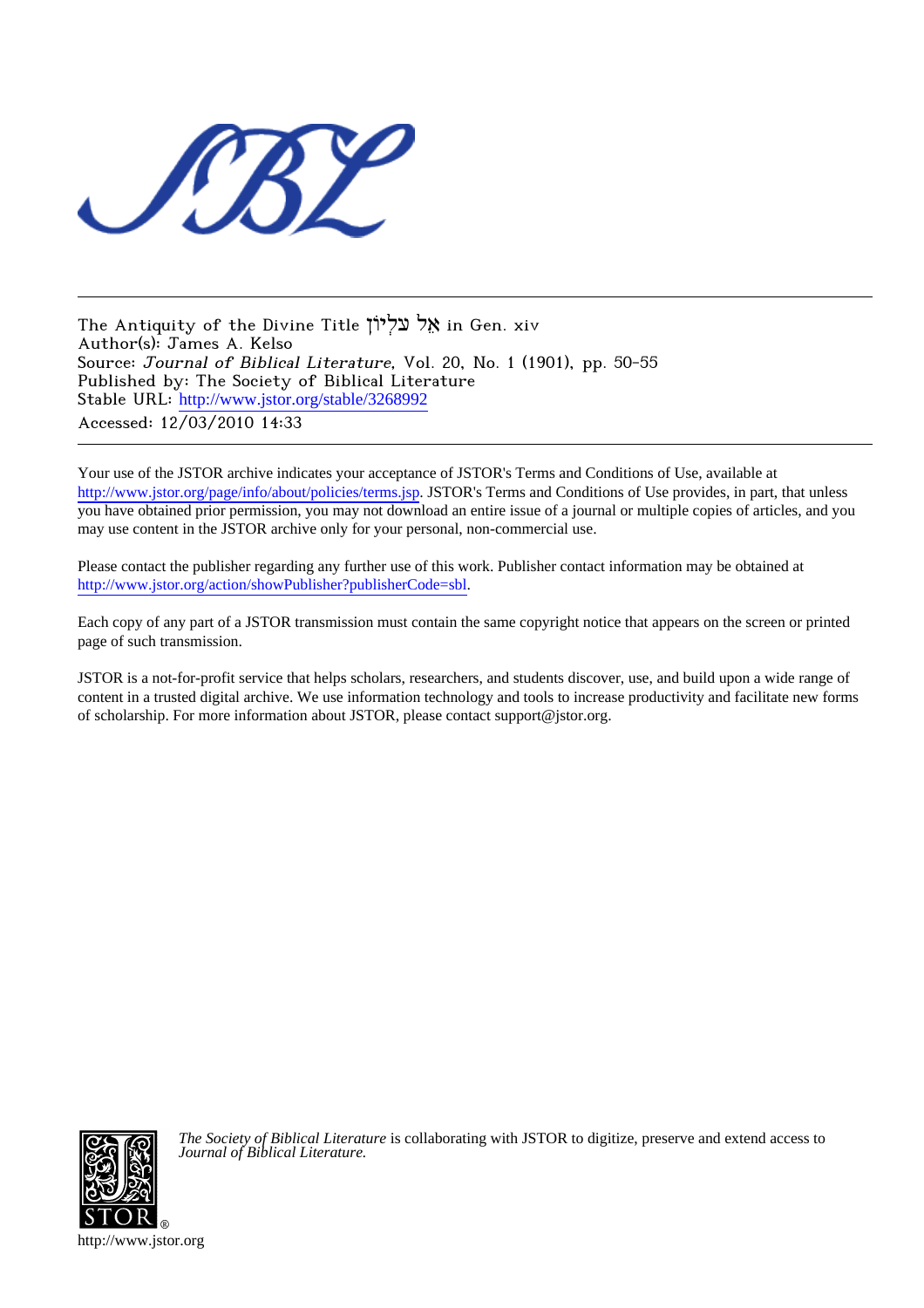## **The Antiquity of the Divine Title lih' ? ~ in Gen. xiv.**

**PROF. JAMES A. KELSO, PH.D. WESTERN THEOLOGICAL SEMINARY, ALLEGHENY, PA.** 

**T is well known that two very divergent views are held in regard to t** the date of origin and the historical value of Gen. 14. Nöldeke<sup>1</sup> **submitted it to the most scrutinizing criticism in I869, and since that day most literary critics have followed in his footsteps. According to him it was written with a tendency to glorify Abraham and to surround him with a halo of military renown; it gives the impression of being exact history, because it deals with the names of kings, localities, and historical events, while in reality these names are inventions and forgeries.** 

Cornill<sup>2</sup> takes the same view, and sums up his estimate by saying: **"We have in Gen. 14 a late supplement to an already completed Pentateuch after the manner of the Midrash and Chronicles. Its tendency comes to light clearly in the Melchizedek episode."** 

On the other hand, the historian Ewald<sup>3</sup> considered it a fragment of some very ancient historical work; and Kittel<sup>4</sup> agrees with him. **regarding it as an ancient Canaanitish document which had its origin**  in priestly circles of pre-Israelitish days. The Assyriologists,<sup>5</sup> almost **without exception, put a high estimate on the historical value of the chapter; and many of them go so far as to identify the names of the kings of v.' with some that have been found on the monuments.** 

**It is not the design of this paper to discuss all the pros and cons which have been advanced by the protagonists of these views. Apart from purely subjective considerations, the criteria for relegating the chapter to the exile are not many. One that has been put forward** 

<sup>&</sup>lt;sup>1</sup> Nöldeke, Untersuchungen z. Kritik d. Alten Testaments, p. 156 ff.

**<sup>2</sup>Cornill, Einleitung in das Alte Testament, p. 65.** 

**<sup>8</sup> Ewald, History of Israel, vol. i. p. 321 (Eng. trans.).** 

<sup>&</sup>lt;sup>4</sup> Kittel, Geschichte der Hebräer, p. 158 ff.

**<sup>5</sup>Schrader, SBAW. I887, p. 6ooff.; Lyon, Bib. World, vol. vii. pp. 425-437; Jastrow, JQR., Oct. 1900, p. 42.**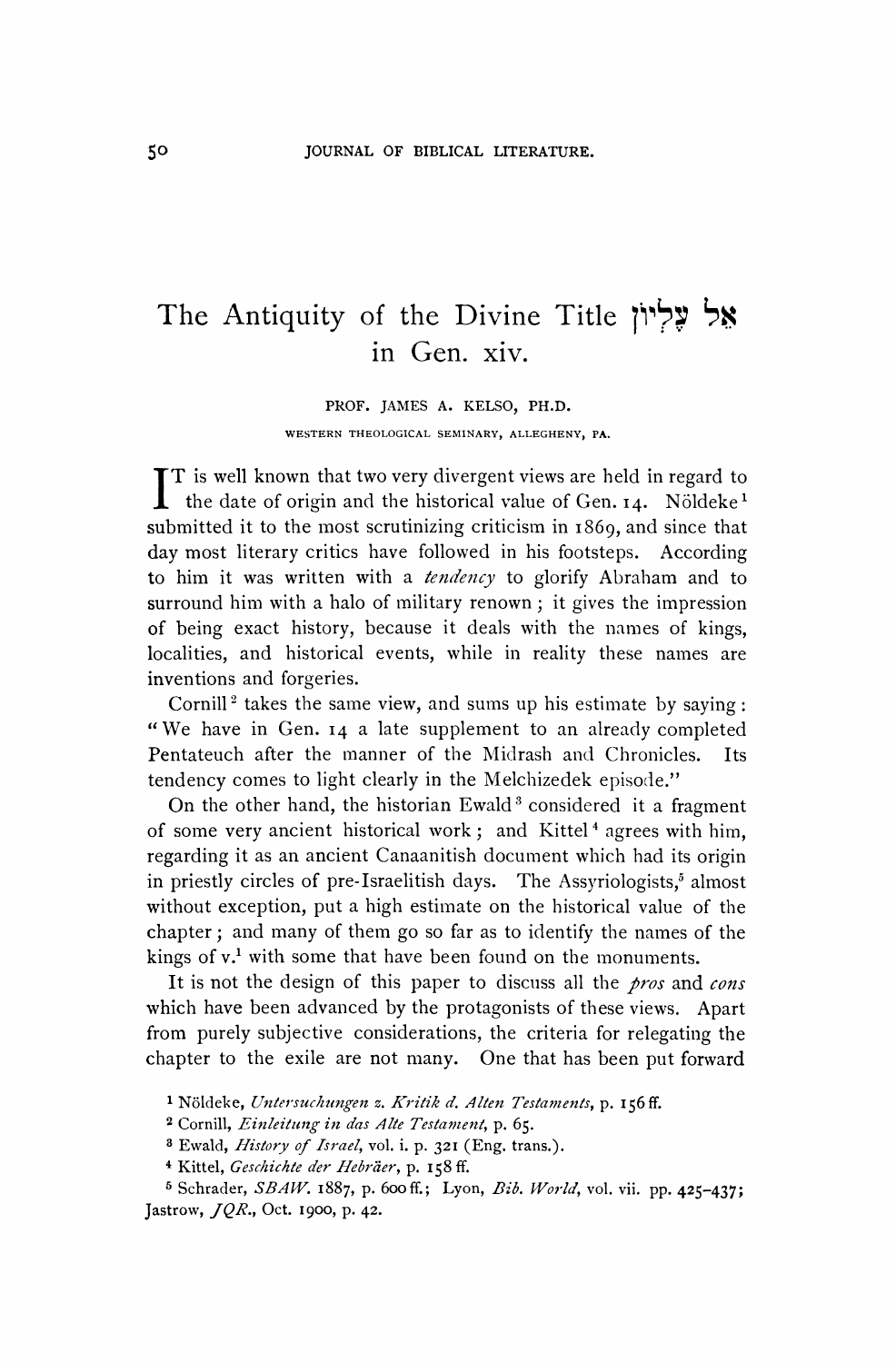**with a considerable degree of plausibility is the use of the divine title 11P .K by the heathen king of Jerusalem. It has been maintained that it is at least an anachronism in his mouth, that the pious Jew of the exile did not care to put the divine name Yahweh into a formula uttered by a gentile, and consequently used a circumlocution. Holzinger,6 in his Commentary on Genesis, which is the latest that has appeared on this book, emphasizes the significance of this divine title as a criterion of the post-exilic origin of the chapter. The chief prop**  for his theory is the fact that the Maccabees bore the title  $\phi_{\alpha}$   $\phi_{\alpha}$  $\theta$ *εού 
iv/ίστου*, and the two proof texts cited are: Josephus, Ant. XV. **chap. 6, ? 2 (the book should be XVI.), and the Assumption of Moses 61. A careful examination shows that these passages lend a very frail support to Holzinger's theory. The reading of the second**  passage is extremely doubtful. Fritzsche's<sup>7</sup> text runs, "et qui sacerdo**tes summi dei vocabuntur; " and if this text be accepted, the adjective may be regarded as agreeing with sacerdotes, and consequently the translation would be, "who will name themselves high priests of**  God." Clemen<sup>8</sup> reads *summos* instead of *summi*, and renders, "*und* werden zu Hohenpriestern Gottes berufen werden." The citation **from Josephus runs επί Υρκανοῦ ἀρχιερέως θεοῦ ὑψίστου; and is found in an imperial Roman letter, which is scarcely the place to go for distinctly Jewish ideas. A verse which at best is ambiguous and the**  letter of a Roman emperor furnish rather doubtful evidence for the **late origin of El Elyon.** 

**The least satisfactory attempt to prove the antiquity of this divine title is the one made by Sayce9 and Homrnel10 to connect it with sarru dannu. In the Tell-el-Amarna letters (Berlin, Nos. 102 and 103) Ebed-Tob (Sayce), or Abd-khiba (Hommel), the Prefect of Jerusalem, makes the statement that he had not inherited his kingly throne, but that the arm of the " mighty king " gave it to him. The same phrase occurs in another letter, where it is used by the same personage. Sayce regards sarru dannu as the name of a deity, and** 

<sup>6</sup> Holzinger, Genesis (Kurzer Hand-Commentar zum Alten Testament), p. 145.

After this paper was prepared Gunkel's *Commentar* appeared (*Hand-Com***mentar zum Allen Testament). Gunkel thinks that El Elyon is a very ancient appellative, cf. p. 260.** 

**7 Fritzsche, Libri Apocryphi Veteris Testamenti Graece, p. 711. The MS. reads in for qui.** 

**8 Clemen, Himmelfahrt Moses, in Kautzsch, Die Apokryphen und Pseudepigraphen des Al/ten Testaments, vol. ii. p. 324.** 

**9 Sayce, Expository Times, vol. vii. p. 478.** 

**10 Hommel, The Ancient Hebrew Tradition, p. I56.**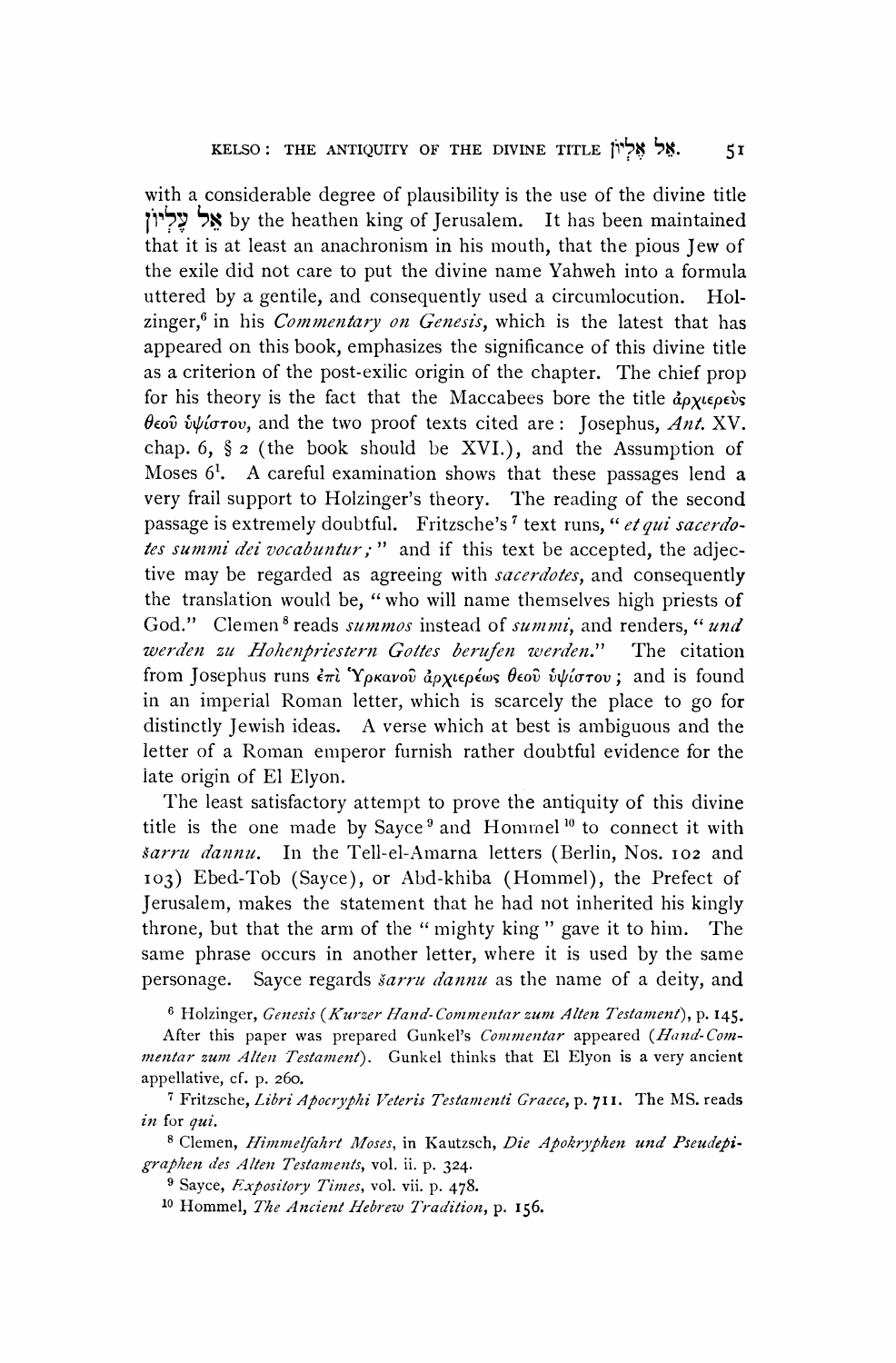**remarks, " Ebed-Tob is careful to distinguish between the King of Egypt and the Mighty King." This is not conclusive, for even a cursory examination of the Tell-el-Amarna letters reveals that the titles of the Egyptian kings are many. Hommel is more judicious**  in his view; he considers *šarru dannu* the title of an earthly poten**tate, preferably the great king of the Khati; but he goes further, adding that it "sounds for all the world like the echo of some ancient sacred formula, or of a phrase that originally possessed a religious significance." To the Egyptian king the phrase " the arm of the mighty king" signified the power of his rival, the Khati monarch, but in Jerusalem every one would regard it as equivalent to 11"5: XK. This reasoning is not very cogent, as the context of the Tell-el-Amarna letters most certainly points to an earthly monarch. In view of this visionary character of the views of Sayce and Hommel it seems strange that the article on " El Elyon " in Hastings' Bible Dictionary 1 should contain little else than a presentation of the problematical ideas of these two scholars on this title of deity.** 

**So far the heart of the question has not been reached. Since the**  day that Nöldeke asserted that El Elyon was synonymous with Yah**weh, literary critics seem to have followed him without any thoroughgoing investigation. At any rate this position puts the question very clearly before us. This divine title is either a circumlocution for Yahweh and is specifically Israelitish in its origin, and hence, if not an anachronism, is yet historically impossible in the mouth of Melchizedek; or, on the other hand, the idea of El Elyon, if not the name itself, was common to many Semitic peoples, and consequently its use in the passage under consideration does no violence to historical perspective.** 

**If the facts are passed in review, it will be quite evident that the latter view is more probable, and that it answers all the requirements**  of the historical situation. The word **X** by itself would cause no **trouble, for, although it is an etymological martyr, yet it is universally recognized as the appellative which was used by the Semites long**  before they split up into Arabs, Hebrews, Aramæans, and Assyrians. **Consequently, the battle rages about the word 1 n37 and the idea of a " Most Iigh God " which the expression as a whole conveys.** 

**If this were the only passage of the Old Testament in which the word Elyon occurred, there would be reasonable grounds for suspecting it to be a circumlocution for Yahweh which is credited to**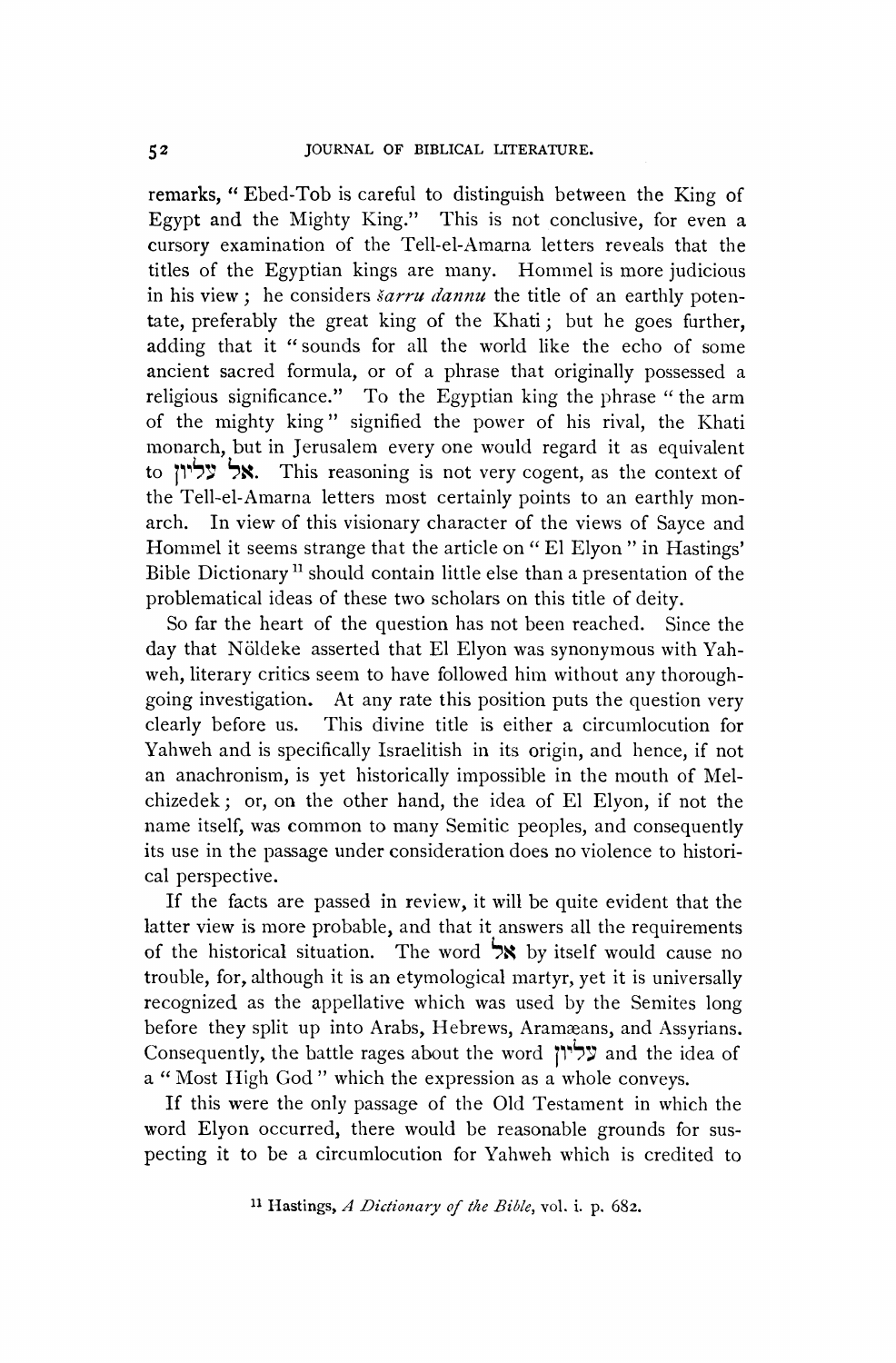**Melchizedek for obvious reasons. In many passages it is certainly**  synonymous with the name peculiar to Israel's God,  $e.g.$  Ps.  $7^{18}$   $47^3$ **<sup>8319</sup>9I9 922 979. This, however, does not exhaust its uses, as it is found in one of the members of a synonynmous parallelism equivalent to designations of deity which are generally conceded to be very ancient and not specifically Israelitish. In Num. 2416 it is parallel**  to **X**, and hence equivalent to the most ancient and general term for **god found in the Semitic languages. The full force of this is felt only**  when it is remembered that Num.  $24^{16}$  is considered a part of  $\bar{J}$ (Kuen.  $24^{16}$  E), cf. Ps.  $107^{11}$ ; and it occurs once, Ps.  $91^1$ , as a syno**nym of 'T", another ancient appellation of deity. From this it is apparent that the Old Testament usage of the word Elyon does not limit its meaning to a circumlocution for Yahweh. Considerable light is thrown upon the signification and use of this word in Ps. 83, where the Psalmist prays that the nations surrounding Israel may be vanquished and punished. The purpose of this overthrow and subjugation of Israel's neighbors is that they may learn the position of Yahweh as 113' <sup>12</sup>over the whole earth. It would be impossible for**  the tribes mentioned in Ps.  $83^{6-9}$  to appreciate such a sentiment, **unless they accorded to one of their own gods a position above all the others, and possessed the idea if not the name El Elyon.** 

**This inference, drawn from the language of this psalm, is supported by facts drawn fiom the religious ideas of various branches of the Semitic family. This divine title has not been found on the cuneiform inscriptions, but Assyriologists very generally acknowledge that the idea was current in every period of Babylonian and Assyrian history. Delitzsch,'3 in speaking of the names for deity employed**  by the Sumerian inhabitants of Babylonia, remarks of *ild*(*ili*)*i* that **from their primary meaning of 'lofty' or 'exalted,' they came to**  signify in the oldest pantheon 'god most high' (den höchsten Gott). Professor Morris Jastrow, Jr.,<sup>14</sup> expresses himself in the same strain. **En-lil or Bel of Nippur occupies a position of lord par excellence at the head of the ancient Babylonian pantheon. In the days of Hammurabi this role is usurped by Marduk of Babylon, and " such are the endearing terms in which he speaks of his god, as to give one the impression that, when thinking of Marduk, the king for the moment loses sight of the other gods." Likewise in the Assyrian** 

**53** 

**<sup>12</sup>Halevy has found this divine title in a Nabatean proper name "y'?7, in**  which 'עליון is an equivalent of **עליון,** Journal Asiatique, VII. Ser. tome. xix. p. 482.

**<sup>13</sup> Fr. Delitzsch, Wo lag das Paradies ? pp. I63, 164.** 

**<sup>14</sup> Jastrow, Religion of Babylonia and Assyria, pp. 53, I117, 192.**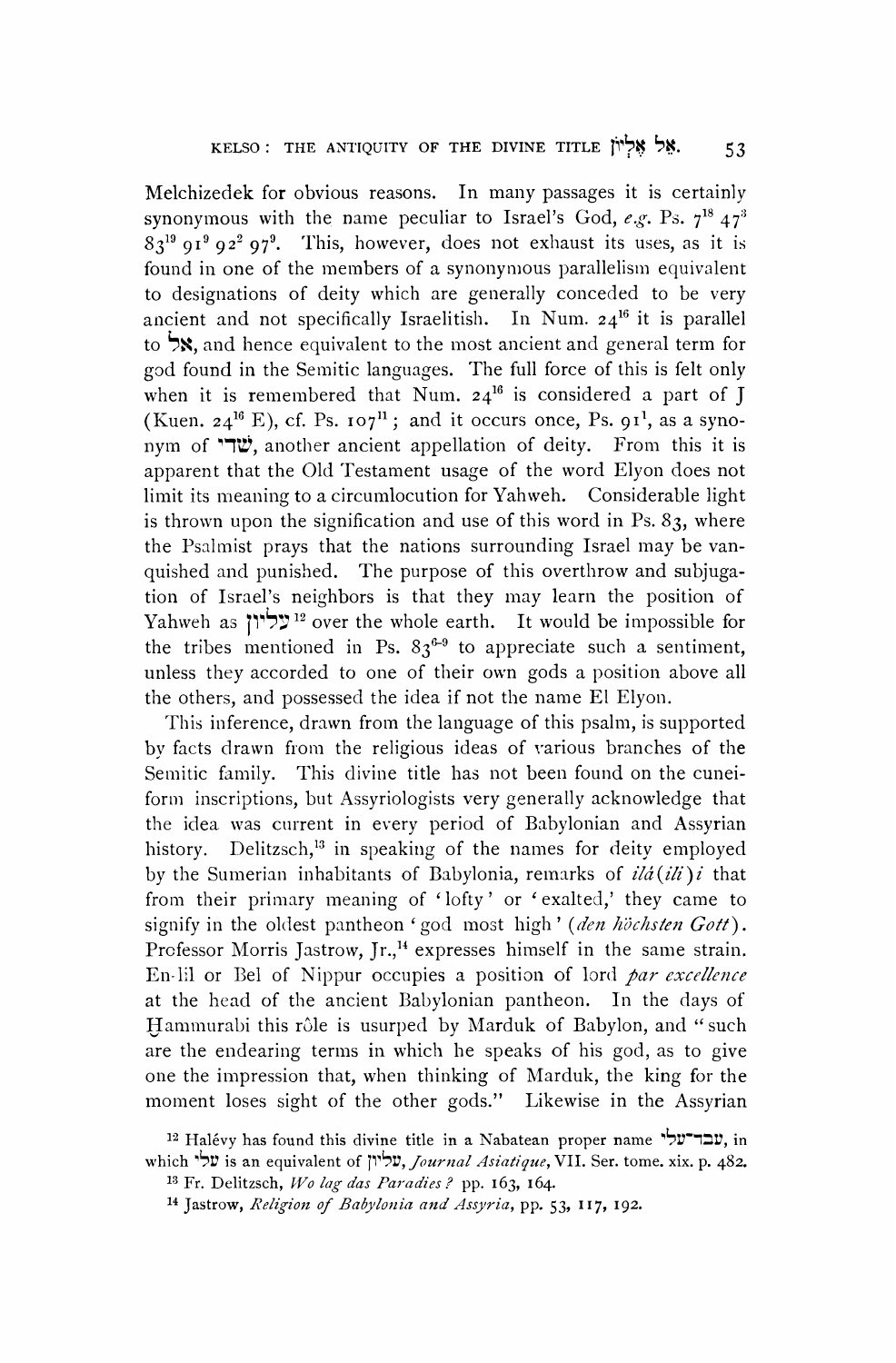**pantheon Ashur was supreme among the gods. The other gods are "little Ashurs, as it were, by the side of the great one."** 

**The pre-Islamic religion of the Arabs does not throw much light on the question, for Allah, owing to the decay of tribal deities, is already supreme in the poems which are the chief sources of our information. 'lhese poems, no doubt, underwent a redaction after the rise of Islam, and consequently their testimony must be used**  with great caution. Notwithstanding these facts Wellhausen<sup>15</sup> is of **the opinion that not only the Arabs but the Semites in general believed that their gods had a chief who was lord of the heavens.** 

**The evidence furnished by the Phoenician religion is more precise and exact. The Phoenicians not only had the idea but also the very title. In order to prove this it is not necessary to recount at length**  the theogony of Philo Byblus found in the *Praeparatio Evangelica* of Eusebius<sup>16</sup>; the testimony of this work may be accepted without **hesitation, for it is no longer regarded as a creation of the author, but as a presentation of Phoenician cosmogony and theogony on the basis of very ancient legends.l7 According to the legend, as given**  by Eusebius, there dwelt in the country about Byblus, one Extoov **καλούμενος γίμιστος** and his wife **Βηρούθ**, by whom he had a numerous **progeny.** In the course of time this  $\mathbf{E}\lambda\omega\hat{\omega}\psi$  lost his life among the **wild animals and was accorded a place among the gods. The LXX.**  translation of  $\mathbf{V}$   $\mathbf{V}$  **by**  $\mathbf{v}$  **ν**  $\mathbf{v}$  **leaves** no doubt that in this euhemer**istic legend there is an echo of the divine title El Elyon. From other sources it may be learned that the Phoenicians accorded to one of their deities a position of honor at the head of their pantheon. 'This deity was El, or Bel, or Belitan, or the ancient Bel, who was identical with the Greek Kronos or Latin Saturn, and was generally identified by the Phoenicians with the planet Saturn. Movers 18 thinks that this El or Bel is none other than the El Elyon of Melchizedek.** 

**Furthermore, it has been maintained that this title is monotheistic; and, consequently, in accordance with prevalent views on the religion of tile Hebrews, it must have been coined in the exilic period. There is, however, no monotheistic tinge to the term, but rather a superlative idea, which can be present only in case of a comparison between a** plurality of gods.<sup>19</sup> The word Elyon reflects polytheism – gods

19 Cf. Baethgen, Beiträge zur semitischen Religionsgeschichte, p. 291 ff.

**<sup>15</sup> Wellhausen, Resle arabischen Heidentums, p. 209.** 

<sup>&</sup>lt;sup>16</sup> Eusebius, Praeparatio Evangelica, ed. Dindorf, I. 10<sup>14</sup>.

<sup>&</sup>lt;sup>17</sup> Wachsmuth, *Einleitung in das Studium der alten Geschichte*, p. 406.

<sup>18</sup> Movers, *Die Phönizier*, vol. i. p. 313.